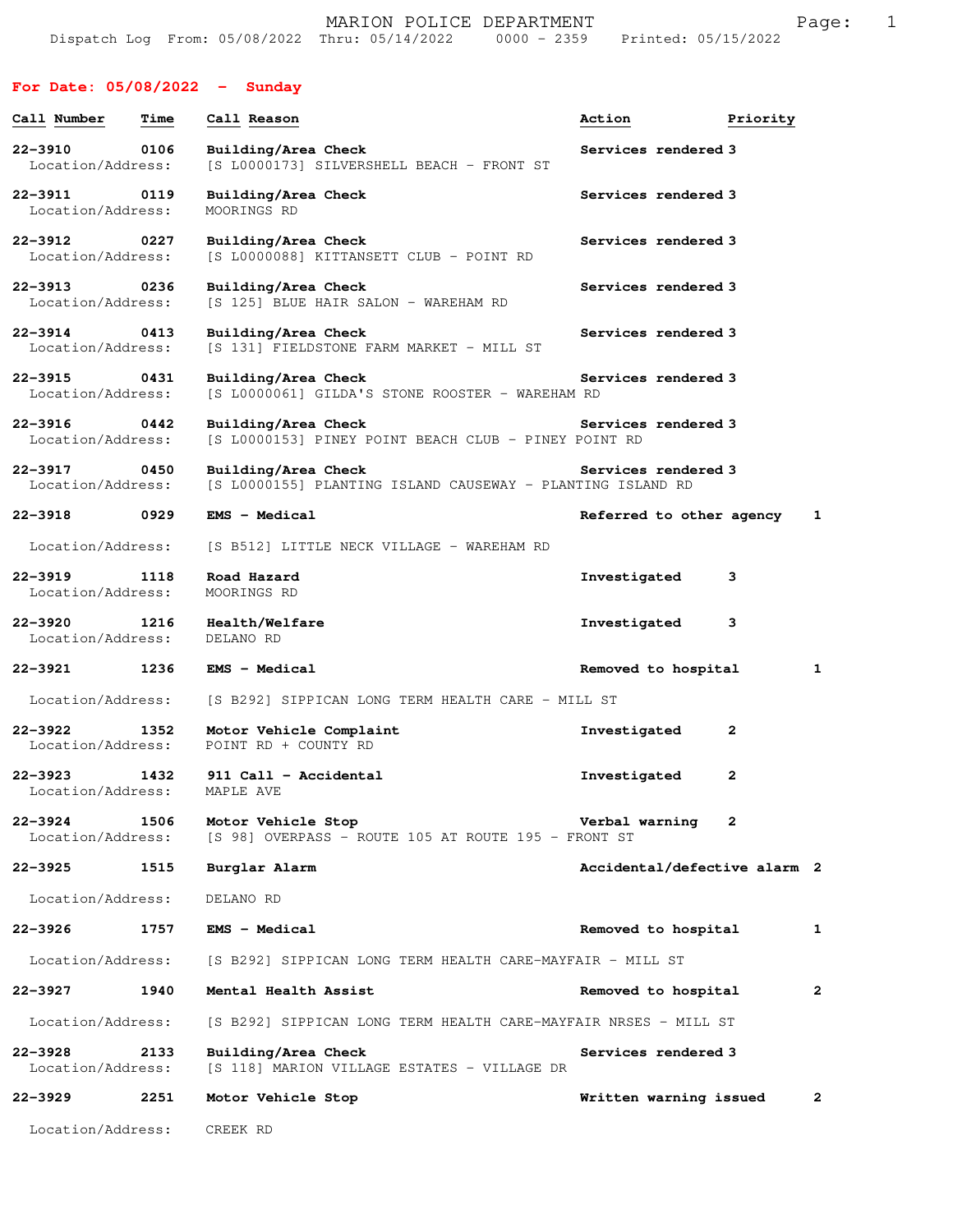## **For Date: 05/09/2022 - Monday**

| 22-3930<br>0028<br>Location/Address:                  | Building/Area Check<br>[S 131] FIELDSTONE FARM MARKET - MILL ST                        | Services rendered 3          |
|-------------------------------------------------------|----------------------------------------------------------------------------------------|------------------------------|
| 22-3931<br>0036<br>Location/Address:                  | Building/Area Check<br>VILLAGE DR                                                      | Services rendered 3          |
| 22-3932 0039<br>Location/Address:                     | Building/Area Check<br>[S 82] MARION COMPUTER STORE - WAREHAM RD                       | Services rendered 3          |
| 0104<br>22-3933<br>Location/Address:                  | Building/Area Check<br>$[S L0000172]$ BREW-FISH - SPRING ST                            | Services rendered 3          |
| 22-3934 0105<br>Location/Address:                     | Building/Area Check<br>[S L0000216] CHILDRENS ACADEMY - COUNTY RD                      | Services rendered 3          |
| 22-3935<br>0118<br>Location/Address:                  | Building/Area Check<br>[S 125] BLUE HAIR SALON - WAREHAM RD                            | Services rendered 3          |
| 22-3936 0119<br>Location/Address:                     | Directed Patrol<br>DELANO RD                                                           | Services rendered 3          |
| 22-3937 0129<br>Location/Address:                     | Building/Area Check<br>[S L0000088] KITTANSETT CLUB - POINT RD                         | Services rendered 3          |
| $22 - 3938$<br>0133<br>Location/Address:              | Building/Area Check<br>[S L0000155] PLANTING ISLAND CAUSEWAY - PLANTING ISLAND RD      | Services rendered 3          |
| 22-3939<br>0137<br>Location/Address:                  | Suspicious Motor Vehicle<br>[S L0000155] PLANTING ISLAND CAUSEWAY - PLANTING ISLAND RD | Investigated<br>$\mathbf{2}$ |
| $22 - 3940$<br>0145<br>Location/Address:              | Building/Area Check<br>[S L0000061] GILDA'S STONE ROOSTER - WAREHAM RD                 | Services rendered 3          |
| 22-3941<br>0151<br>Location/Address:                  | Building/Area Check<br>[S 137] TRI TOWN MOTORS - WAREHAM RD                            | Services rendered 3          |
| 22-3942<br>0209<br>Location/Address:                  | Building/Area Check<br>MOORINGS RD                                                     | Services rendered 3          |
| $22 - 3943$<br>$\overline{0220}$<br>Location/Address: | Building/Area Check<br>[S L0000082] ISLAND WHARF MARINE - ISLAND WHARF RD              | Services rendered 3          |
| 22-3944<br>0238<br>Location/Address:                  | Building/Area Check<br>[S 36] EAST OVER RESERVATION - COUNTY RD                        | Services rendered 3          |
| 22-3945 0638                                          | Burglar Alarm                                                                          | Accidental/defective alarm 2 |
| Location/Address:                                     | SOUTHCOAST IMPROVEMENTS - MARCONI LN                                                   |                              |
| 22-3946 0746<br>Location/Address:                     | ACO - Animal Complaint<br>CONVERSE RD                                                  | Investigated<br>3            |
| $22 - 3947$<br>1005<br>Location/Address:              | Directed Patrol<br>COUNTY RD                                                           | Services rendered 3          |
| $22 - 3948$<br>1018<br>Location/Address:              | General Service<br>S CURVE - MILL ST                                                   | Investigated<br>3            |
| 22-3949<br>1122<br>Location/Address:                  | Building/Area Check<br>[S L0000155] PLANTING ISLAND CAUSEWAY - PLANTING ISLAND RD      | Services rendered 3          |
| 22-3950<br>1136<br>Location/Address:                  | 911 Call - Accidental<br>[S B383] TOWN OF MARION MUSIC HALL - FRONT ST                 | Investigated<br>2            |
| 22-3951<br>1258<br>Location/Address:                  | Waterways Hazard<br>[S L0000122] TOWN OF MARION HARBOR - FRONT ST                      | Services rendered 2          |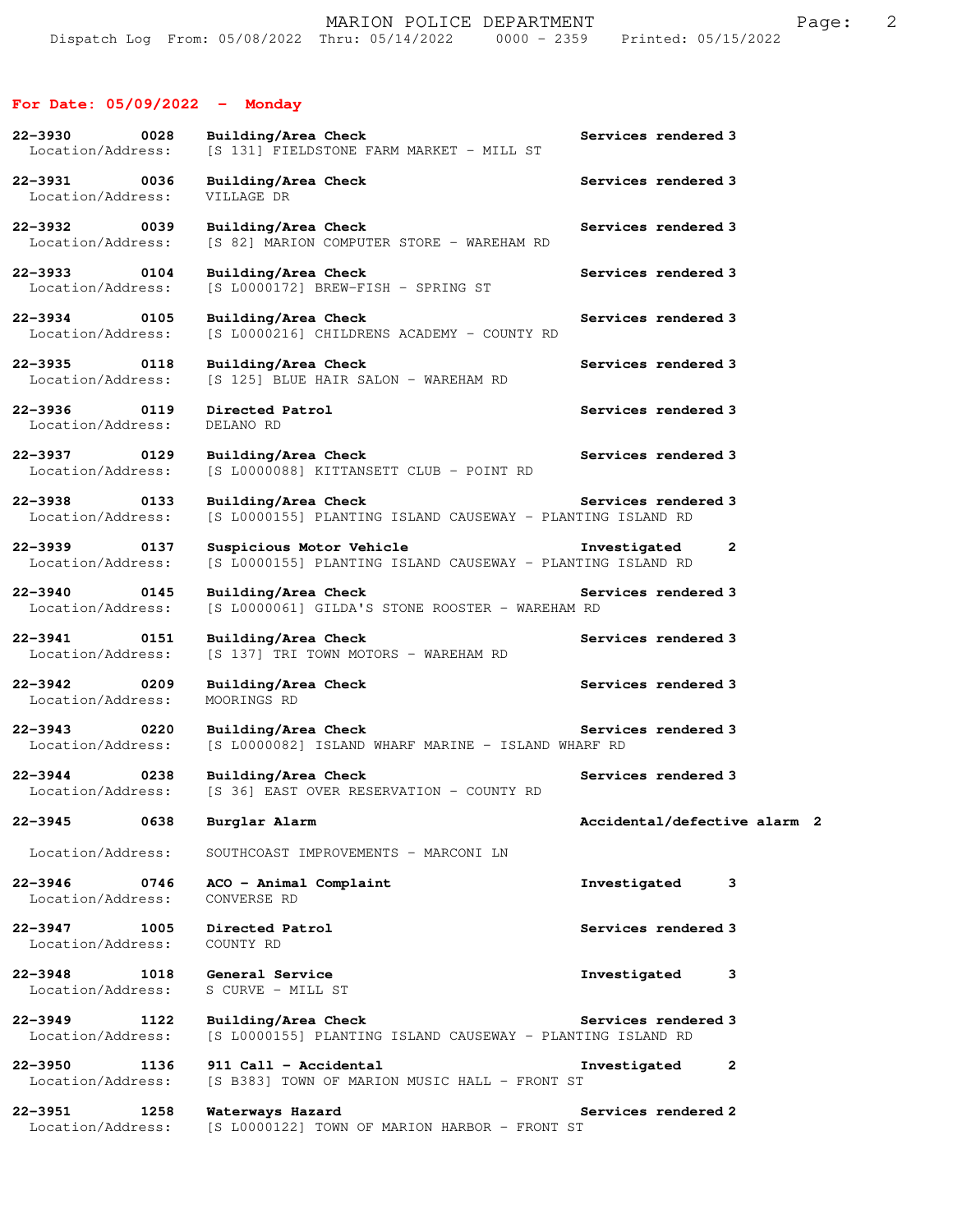| 1311<br>22-3952                      | EMS - Medical                                                                 | $\mathbf{1}$<br>Removed to hospital |
|--------------------------------------|-------------------------------------------------------------------------------|-------------------------------------|
| Location/Address:                    | [S B512] LITTLE NECK VILLAGE - WAREHAM RD                                     |                                     |
| 1312<br>Location/Address:            | Parking Enforcement<br>CONVERSE RD + OLDE KNOLL RD                            | Investigated<br>3                   |
| 22–3954 1344<br>Location/Address:    | Suspicious Person<br>CONVERSE RD                                              | Investigated<br>$\mathbf{2}$        |
| 22-3955 1358                         | EMS - Medical                                                                 | Removed to hospital<br>1            |
| Location/Address:                    | [S B512] LITTLE NECK VILLAGE - WAREHAM RD                                     |                                     |
| 22–3956<br>1431<br>Location/Address: | MVC - Property<br>[S 82] MARION COMPUTER STORE - WAREHAM RD                   | Report assigned 2                   |
| 22-3957 1457<br>Location/Address:    | Suspicious Person<br>DEXTER RD                                                | Investigated<br>2                   |
| 22-3958 1517 Officer Wanted          | Location/Address: [S 183] DANIELLE FRANCIS - SOUTH ST                         | Services rendered 2                 |
| 22-3959 1630<br>Location/Address:    | Fraud<br>[S B271] TOWN OF MARION POLICE DEPARTMENT - MILL ST                  | Report assigned 3                   |
| 22-3960<br>1804<br>Location/Address: | Directed Patrol<br>[S L0000155] PLANTING ISLAND CAUSEWAY - PLANTING ISLAND RD | Services rendered 3                 |
| 22-3961 22-3961 22-39<br>1822        | EMS - Mutual Aid                                                              | Referred to other agency 1          |
| Location/Address:                    | [S3] PINEHURST DR                                                             |                                     |
| 22–3962<br>1927                      | Paper Service                                                                 | No such person can be found 3       |
| Location/Address:                    | CRAPO ST                                                                      |                                     |
| 22-3963<br>2202<br>Location/Address: | Health/Welfare<br>DELANO RD                                                   | Services rendered 3                 |
| Location/Address:                    | 22-3964 2230 9-1-1 Call - Abandoned<br>MAIN ST                                | Investigated<br>2                   |

## **For Date: 05/10/2022 - Tuesday**

| $22 - 3965$                      | 0213 | Building/Area Check                                              | Services rendered 3          |  |
|----------------------------------|------|------------------------------------------------------------------|------------------------------|--|
| Location/Address:                |      | [S 81] DEPINA LANDING - RIVER RD                                 |                              |  |
| $22 - 3966$                      | 0219 | Building/Area Check                                              | Services rendered 3          |  |
| Location/Address:                |      | [S 82] MARION COMPUTER STORE - WAREHAM RD                        |                              |  |
| $22 - 3967$<br>Location/Address: | 0250 | Building/Area Check<br>[S B392] SIPPICAN SCHOOL - SPRING ST      | з<br>Investigated            |  |
| 22-3968<br>Location/Address:     | 0259 | Building/Area Check<br>[S L0000173] SILVERSHELL BEACH - FRONT ST | з<br>Investigated            |  |
| $22 - 3969$<br>Location/Address: | 0318 | Building/Area Check<br>WATER ST                                  | 3<br>Investigated            |  |
| 22-3970<br>Location/Address:     | 0327 | Building/Area Check<br>[S L0000088] KITTANSETT CLUB - POINT RD   | Services rendered 3          |  |
| $22 - 3971$                      | 0328 | Building/Area Check                                              | Accidental/defective alarm 3 |  |
| Location/Address:                |      | [S L0000151] OLD LANDING WHARF - FRONT ST                        |                              |  |
| $22 - 3972$                      | 0342 | Building/Area Check                                              | Services rendered 3          |  |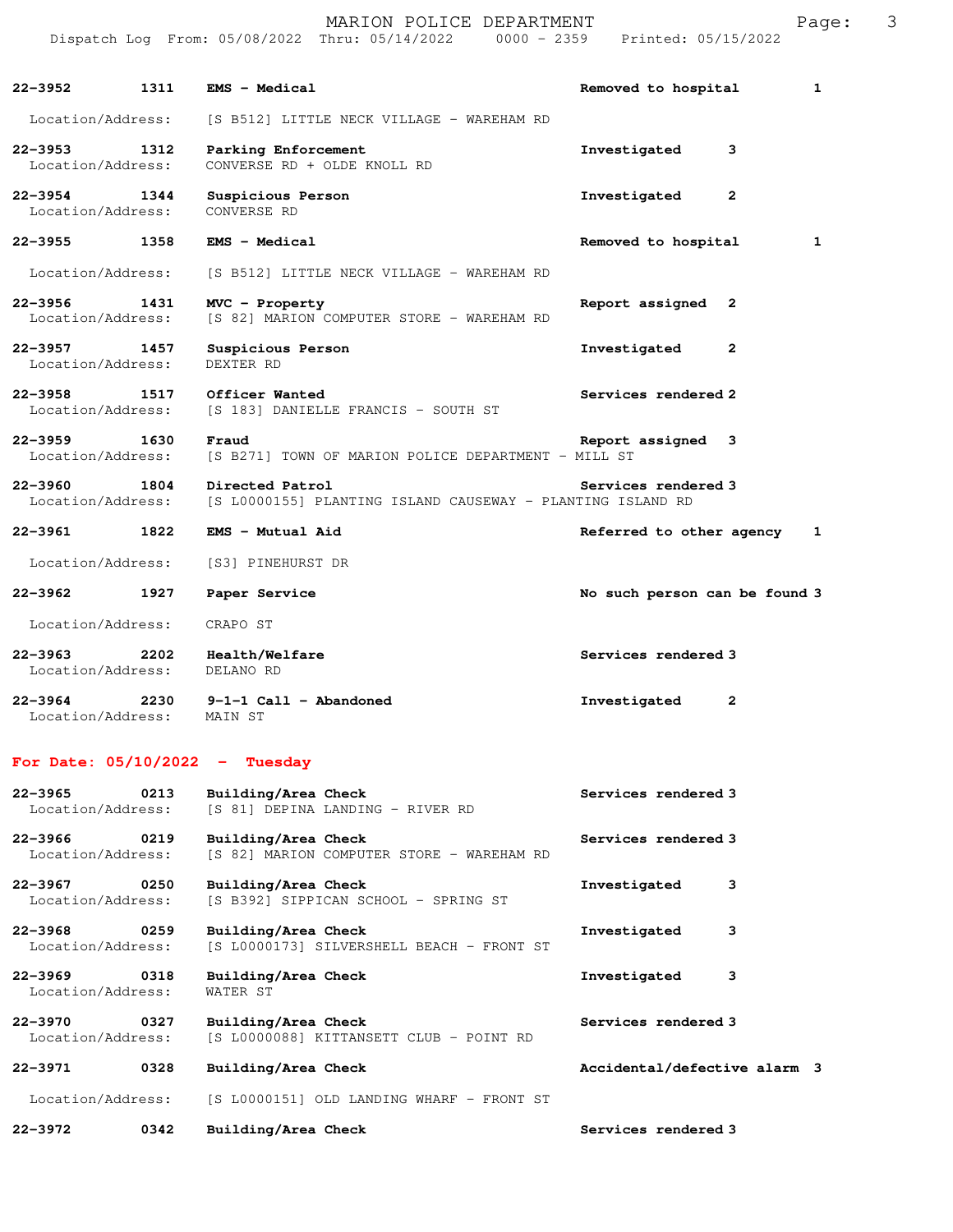|                                  |                   | MARION POLICE DEPARTMENT<br>Dispatch Log From: 05/08/2022 Thru: 05/14/2022 0000 - 2359  | Printed: 05/15/2022          | 4<br>Page: |
|----------------------------------|-------------------|-----------------------------------------------------------------------------------------|------------------------------|------------|
| Location/Address:                |                   | CONVERSE RD                                                                             |                              |            |
| 22-3973<br>Location/Address:     | 0343              | Building/Area Check<br>VILLAGE DR                                                       | Investigated<br>3            |            |
| $22 - 3974$<br>Location/Address: | 0424              | Building/Area Check<br>[S L0000114] TOWN OF MARION DEPARTMENT OF PUBLIC WORKS - MILL ST | Investigated<br>3            |            |
| 22-3975                          | 0433              | Burglar Alarm                                                                           | Accidental/defective alarm 2 |            |
| Location/Address:                |                   | [S L0000040] CUMBERLAND FARMS (SOUTH) - WAREHAM RD                                      |                              |            |
| $22 - 3976$<br>Location/Address: | 0446              | Building/Area Check<br>[S L0000054] TOWN OF MARION EVERGREEN CEMETERY - MILL ST         | Services rendered 3          |            |
| 22–3977 0732                     |                   | $Fire - Brush/Grass$                                                                    | Referred to other agency     | 1          |
|                                  | Location:         | RT 195 EAST                                                                             |                              |            |
| $22 - 3978$<br>Location/Address: | 0915              | Burglar Alarm<br>[S L0000187] LOCKHEED - MARTIN - BARNABAS RD                           | Services rendered 2          |            |
| 22-3979<br>Location/Address:     | 0944              | $Fire - CO$ Alarm<br>[S 101] OAK AVE                                                    | Services rendered 1          |            |
| $22 - 3980$                      | 0952<br>Location: | Waterways Complaint<br>MOORING 124                                                      | Investigated<br>2            |            |
| $22 - 3981$<br>Location/Address: | 1025              | Waterways Area Patrol<br>BEACH RAMP - OAKDALE AVE                                       | Services rendered 3          |            |
| $22 - 3982$<br>Location/Address: | 1235              | Road Hazard<br>WAREHAM RD                                                               | Investigated<br>3            |            |
| $22 - 3983$<br>Location/Address: | 1304              | Road Hazard<br>MILL ST + ROCKY KNOOK LN                                                 | Services rendered 3          |            |
| 22-3984<br>Location/Address:     | 1420              | Motor Vehicle Stop<br>POINT RD + SHERMAN'S WAY                                          | Verbal warning<br>2          |            |
| $22 - 3985$<br>Location/Address: | 1450              | Fire - Alarm<br>LEWIS ST                                                                | Investigated<br>1            |            |
| 22-3986                          | 1510              | EMS - Medical                                                                           | Removed to hospital          | 1          |
| Location/Address:                |                   | COVE ST                                                                                 |                              |            |
| 22-3987                          | 1513              | 9-1-1 Call - Abandoned                                                                  | No service necessary         | 2          |
| Location/Address:                |                   | [S B292] SIPPICAN LONG TERM HEALTH CARE - MILL ST                                       |                              |            |
| 22-3988                          | 1528              | $9-1-1$ Call - Abandoned                                                                | No service necessary         | 2          |
| Location/Address:                |                   | [S B292] SIPPICAN LONG TERM HEALTH CARE - MILL ST                                       |                              |            |
| $22 - 3989$<br>Location/Address: | 1704              | Suspicious Person<br>[S L0000040] CUMBERLAND FARMS (SOUTH) - WAREHAM RD                 | 2<br>Investigated            |            |
| 22-3990<br>Location/Address:     | 1710              | Motor Vehicle Complaint<br>RYDERS LN                                                    | Services rendered 2          |            |
| 22-3991                          | 1759              | Assist/Other Police Department                                                          | Area search negative         | 2          |
|                                  | Location:         | [S1] OXFORD CREAMERY                                                                    |                              |            |
| 22-3992                          | 1830              | Building/Area Check                                                                     | Area search negative         | 3          |
| Location/Address:                |                   | RYDERS LN                                                                               |                              |            |
| 22-3993                          | 2100              | Directed Patrol                                                                         | Services rendered 3          |            |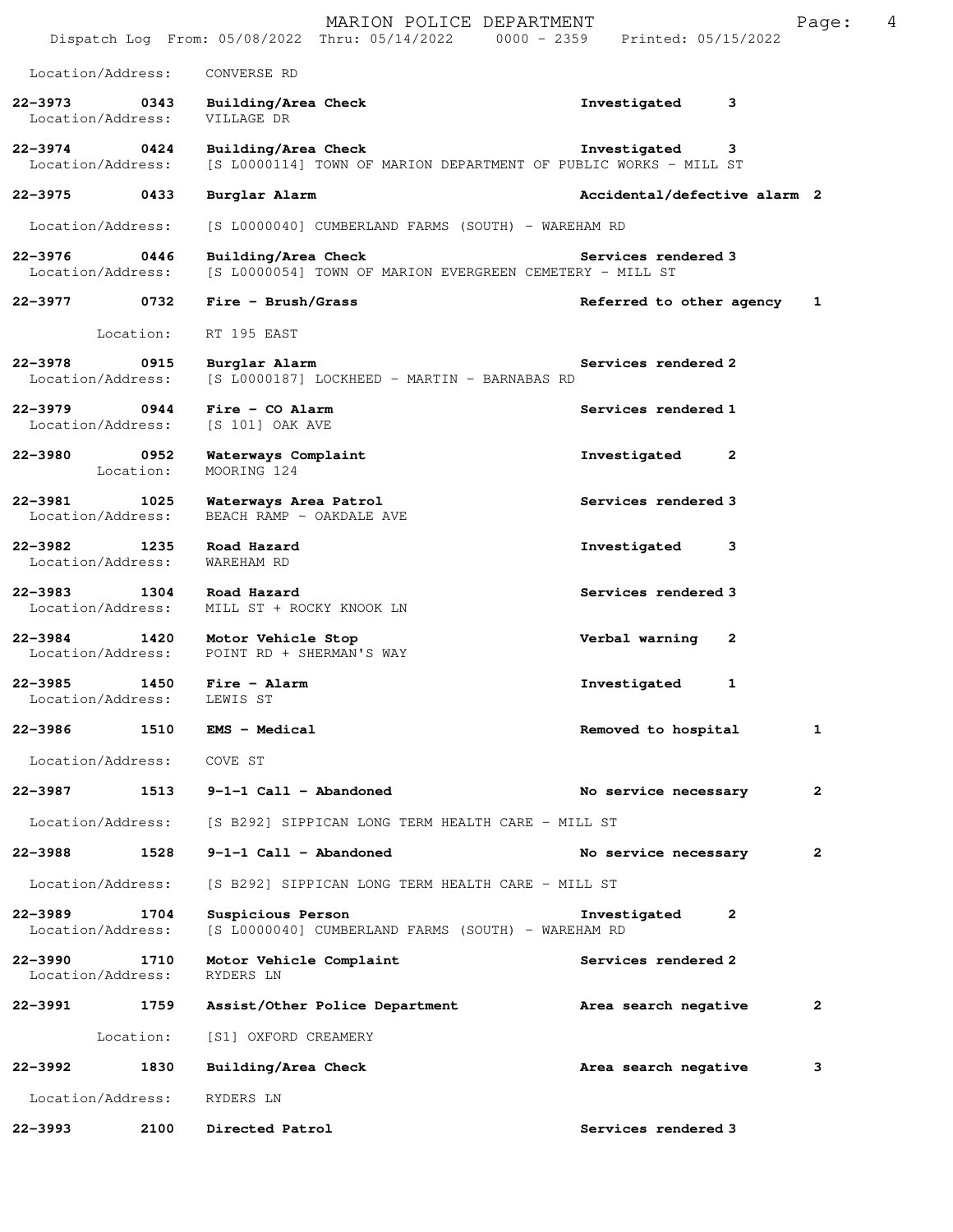| Location/Address:                        | JOANNE DR                                                                               |                          |              |
|------------------------------------------|-----------------------------------------------------------------------------------------|--------------------------|--------------|
| 22-3994 2119<br>Location/Address:        | Directed Patrol<br>RIVER'S EDGE - BULLIVANT FARM RD                                     | Services rendered 3      |              |
| 22-3995 2125<br>Location/Address:        | Building/Area Check<br>[S L0000054] TOWN OF MARION EVERGREEN CEMETERY - MILL ST         | Services rendered 3      |              |
| 22-3996<br>2147                          | 911 Call - Accidental                                                                   | Referred to other agency | 2            |
| Location/Address:                        | [OT] W FALMOUTH HWY 2                                                                   |                          |              |
| 22-3997 2214<br>Location/Address:        | Building/Area Check<br>[S B392] SIPPICAN SCHOOL - SPRING ST                             | Services rendered 3      |              |
| 22-3998<br>2220<br>Location/Address:     | Motor Vehicle Stop<br>WAREHAM RD                                                        | Verbal warning           | $\mathbf{2}$ |
| For Date: $05/11/2022 -$ Wednesday       |                                                                                         |                          |              |
| 22–3999<br>0137<br>Location/Address:     | Building/Area Check<br>[S L0000061] GILDA'S STONE ROOSTER - WAREHAM RD                  | Services rendered 3      |              |
| 22-4000 0143<br>Location/Address:        | Building/Area Check<br>[S L0000074] HILLER DODGE - MILL ST                              | Services rendered 3      |              |
| $22 - 4001$<br>0152<br>Location/Address: | Building/Area Check<br>MOORINGS RD                                                      | Services rendered 3      |              |
| 22-4002 0210<br>Location/Address:        | Building/Area Check<br>[S 137] TRI TOWN MOTORS - WAREHAM RD                             | Investigated             | 3            |
| $22 - 4003$<br>0216<br>Location/Address: | Building/Area Check<br>[S L0000221] WASHBURN PARK - WASHBURN PARK RD                    | Investigated             | 3            |
| $22 - 4004$<br>0245<br>Location/Address: | Building/Area Check<br>[S L0000114] TOWN OF MARION DEPARTMENT OF PUBLIC WORKS - MILL ST | Investigated             | 3            |
| 0448<br>$22 - 4005$<br>Location/Address: | Building/Area Check<br>TOWN LINE - MILL ST                                              | Investigated             | 3            |
| $22 - 4006$<br>0915<br>Location/Address: | Building/Area Check<br>[S L0000040] CUMBERLAND FARMS (SOUTH) - WAREHAM RD               | Investigated             | 3            |
| 22-4007 0936<br>Location/Address:        | Directed Patrol<br>POINT RD + CREEK RD                                                  | Investigated             | з            |
| $22 - 4008$<br>1049<br>Location/Address: | General Service<br>[S3] WAREHAM COURT - CRANBERRY HWY                                   | Services rendered 3      |              |
| $22 - 4009$<br>1052<br>Location/Address: | D.M.V.<br>AREA OF BLACKMORE POND ROAD - COUNTY RD                                       | Investigated             | 3            |
| 22-4010<br>1102<br>Location/Address:     | Follow Up Investigation<br>OUAIL'S CROSSING RD                                          | Services rendered 3      |              |
| $22 - 4011$<br>1105<br>Location/Address: | General Service<br>[S B271] TOWN OF MARION POLICE DEPARTMENT - MILL ST                  | Services rendered 3      |              |
| 22-4012<br>1109<br>Location/Address:     | Building/Area Check<br>ICHABOD LN                                                       | Investigated             | 3            |
| $22 - 4013$<br>1123<br>Location/Address: | Building/Area Check<br>[S L0000128] MARION SOCIAL CLUB - PUMPING STATION RD             | Investigated             | 3            |
| 22-4014<br>1136<br>Location/Address:     | Building/Area Check<br>[S L0000173] SILVERSHELL BEACH - FRONT ST                        | Investigated             | 3            |
| $22 - 4015$<br>1219                      | B & E/Past                                                                              | Report assigned          | 2            |

Dispatch Log From: 05/08/2022 Thru: 05/14/2022 0000 - 2359 Printed: 05/15/2022

MARION POLICE DEPARTMENT FRAGE: 5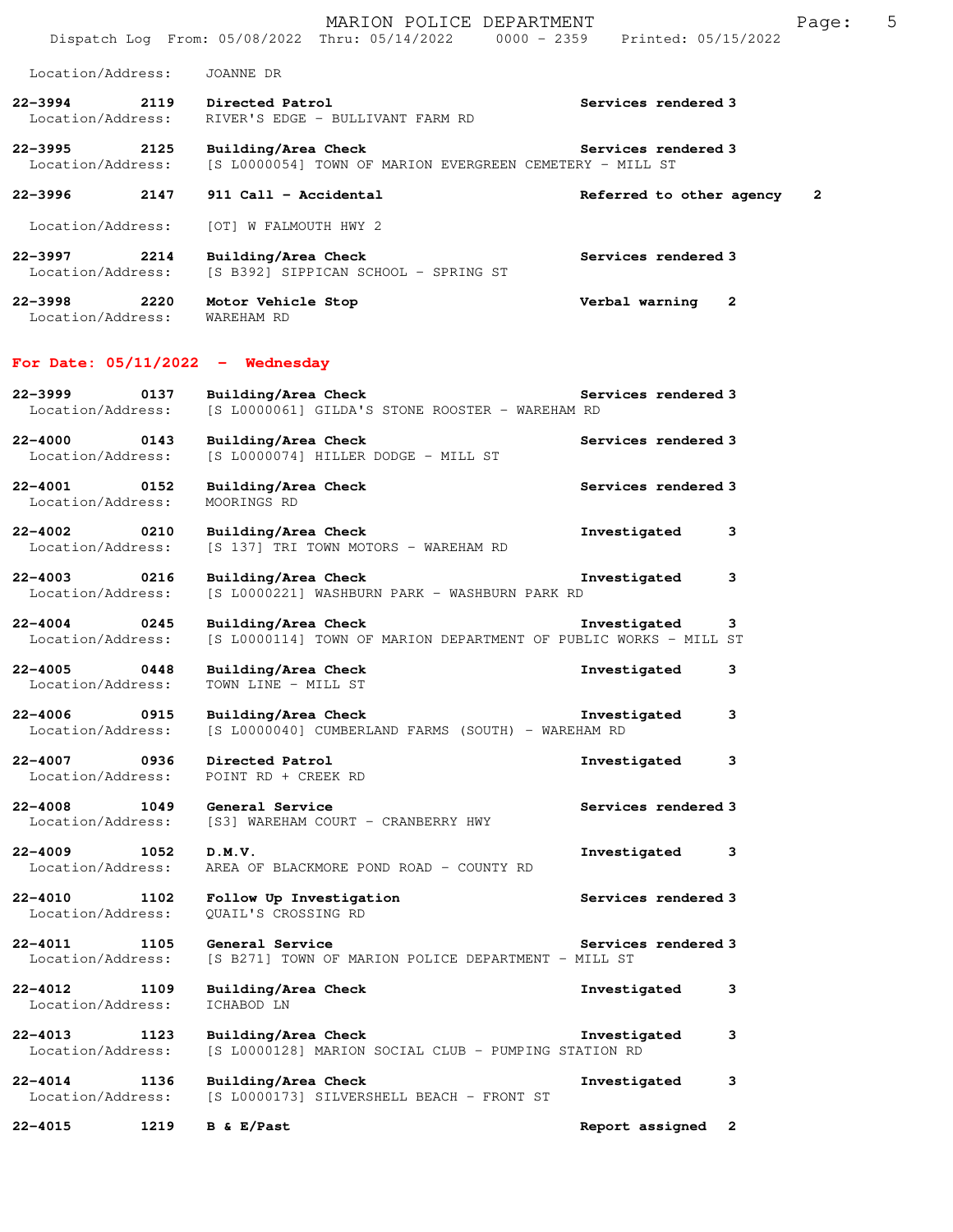|                                          |      | MARION POLICE DEPARTMENT<br>Dispatch Log From: 05/08/2022 Thru: 05/14/2022 0000 - 2359 Printed: 05/15/2022 |                               | 6<br>Page:   |
|------------------------------------------|------|------------------------------------------------------------------------------------------------------------|-------------------------------|--------------|
| Location/Address:                        |      | [S 183] DANIELLE FRANCIS - SOUTH ST                                                                        |                               |              |
| $22 - 4017$<br>1347<br>Location/Address: |      | Follow Up Investigation<br>[S 183] DANIELLE FRANCIS - SOUTH ST                                             | 3<br>Unfounded                |              |
| 22-4018 1358<br>Location/Address:        |      | Waterways Area Patrol<br>BEACH / SHELLFISH - KABEYUN RD                                                    | Services rendered 3           |              |
| 22-4019<br>1359<br>Location/Address:     |      | Waterways Area Patrol<br>BEACH / SHELLFISH - MOORINGS RD                                                   | Services rendered 3           |              |
| 22-4020 1404<br>Location/Address:        |      | 911 Call - Accidental<br>[S B292] SIPPICAN LONG TERM HEALTH CARE - MILL ST                                 | Investigated<br>$\mathbf{2}$  |              |
| 22-4021<br>Location/Address:             | 1407 | Waterways Area Patrol<br>[S L0000173] SILVERSHELL BEACH - FRONT ST                                         | Services rendered 3           |              |
| 22-4022 1410<br>Location/Address:        |      | D.M.V.<br>WAREHAM RD                                                                                       | Investigated<br>3             |              |
| 22-4023 1444                             |      | Suspicious Person                                                                                          | No such person can be found 2 |              |
| Location/Address:                        |      | [S B287] THOMPSON CONSULTANTS - MILL ST                                                                    |                               |              |
| $22 - 4024$<br>Location/Address:         | 1717 | Follow Up Investigation<br>[S L0000054] TOWN OF MARION EVERGREEN CEMETERY - MILL ST                        | Investigated<br>3             |              |
| 22-4026 1747                             |      | MVC - Property                                                                                             | Referred to other agency      | $\mathbf{2}$ |
| Location/Address:                        |      | [S B426] TABOR ACADEMY - PERFORMING ARTS BUILDING - FRONT ST                                               |                               |              |
| $22 - 4025$<br>Location/Address:         | 1811 | Directed Patrol<br>RYDERS LN + SPRING ST                                                                   | 3<br>Investigated             |              |
|                                          |      |                                                                                                            |                               |              |
| 22-4027<br>1828                          |      | 911 Call - Accidental                                                                                      | Accidental/defective alarm 2  |              |
| Location/Address:                        |      | [S B292] SIPPICAN LONG TERM HEALTH CARE - MILL ST                                                          |                               |              |
| $22 - 4028$<br>1850<br>Location/Address: |      | Building/Area Check<br>[S L0000221] WASHBURN PARK - WASHBURN PARK RD                                       | Services rendered 3           |              |
| $22 - 4029$<br>Location/Address:         | 1859 | Motor Vehicle Stop<br>WAREHAM RD                                                                           | Verbal warning<br>2           |              |
| $22 - 4030$<br>Location/Address:         | 2017 | Health/Welfare<br>WAREHAM RD                                                                               | Services rendered 3           |              |
| 22-4031<br>Location/Address:             | 2046 | Building/Area Check<br>[S L0000010] BARDEN'S BOAT YARD - ISLAND WHARF RD                                   | Services rendered 3           |              |
| $22 - 4032$<br>Location/Address:         | 2105 | EMS - Mutual Aid<br>[S3] LONG BOAT                                                                         | Services rendered 1           |              |
| 22-4033<br>Location/Address:             | 2156 | Building/Area Check<br>[S L0000054] TOWN OF MARION EVERGREEN CEMETERY - MILL ST                            | Services rendered 3           |              |
| $22 - 4034$<br>Location/Address:         | 2242 | General Service<br>[S 57] EASTERN BANK - FRONT ST                                                          | Services rendered 3           |              |
| 22-4035<br>Location/Address:             | 2248 | Building/Area Check<br>[S 89] DUNKIN DONUTS - WAREHAM RD                                                   | Services rendered 3           |              |
| For Date: $05/12/2022 -$                 |      | Thursday                                                                                                   |                               |              |
| 22-4036<br>Location:                     | 0158 | Assist/Other Police Department<br>[S1] MATTAPOISETT POLICE DEPT                                            | Services rendered 2           |              |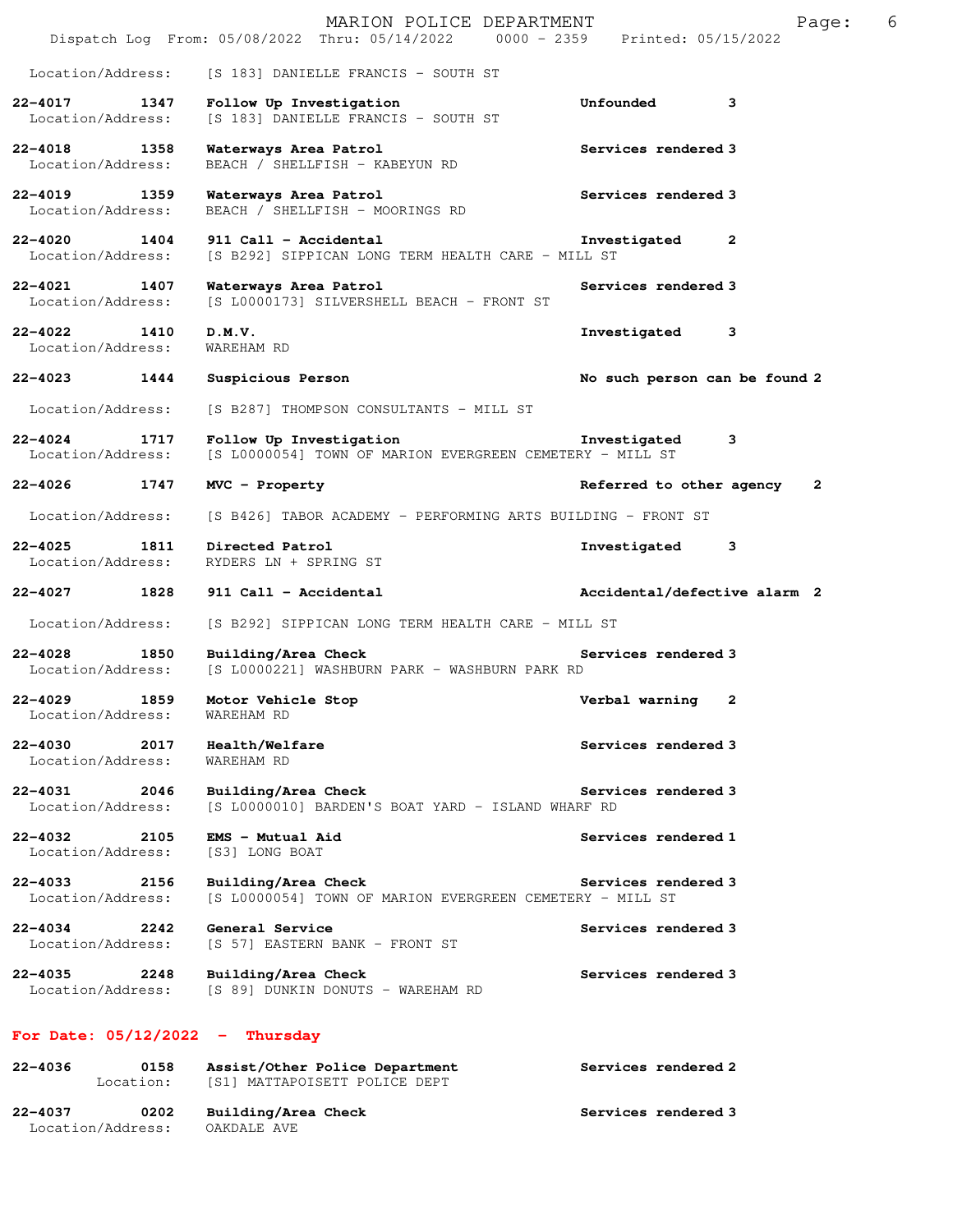|                                  |      | MARION POLICE DEPARTMENT<br>$0000 - 2359$<br>Dispatch Log From: 05/08/2022 Thru: 05/14/2022 | Printed: 05/15/2022           | 7<br>Page: |
|----------------------------------|------|---------------------------------------------------------------------------------------------|-------------------------------|------------|
| $22 - 4038$<br>Location/Address: | 0206 | Building/Area Check<br>DELANO RD                                                            | Services rendered 3           |            |
| $22 - 4039$<br>Location/Address: | 0227 | Building/Area Check<br>[S L0000074] HILLER DODGE - MILL ST                                  | Investigated<br>3             |            |
| $22 - 4040$<br>Location/Address: | 0231 | Building/Area Check<br>[S 137] TRI TOWN MOTORS - WAREHAM RD                                 | Investigated<br>з             |            |
| $22 - 4041$<br>Location/Address: | 0246 | Building/Area Check<br>[S 36] EAST OVER RESERVATION - COUNTY RD                             | 3<br>Investigated             |            |
| $22 - 4042$<br>Location/Address: | 0254 | <b>EMS - Medical</b><br>JOANNE DR                                                           | Services rendered 1           |            |
| $22 - 4043$                      | 0350 | EMS - Medical                                                                               | Removed to hospital           | 1          |
| Location/Address:                |      | FRONT ST                                                                                    |                               |            |
| $22 - 4044$                      | 0528 | ACO - General Service                                                                       | Brought to station            | 3          |
| Location/Address:                |      | POINT RD + BULLIVANT FARM RD                                                                |                               |            |
| $22 - 4045$                      | 0806 | General Service                                                                             | Referred to other agency      | 3          |
| Location/Address:                |      | FRONT ST + COUNTY RD                                                                        |                               |            |
| $22 - 4046$<br>Location/Address: | 1017 | Building/Area Check<br>[S L0000173] SILVERSHELL BEACH - FRONT ST                            | Investigated<br>3             |            |
| $22 - 4047$                      | 1020 | Paper Service                                                                               | No such person can be found 3 |            |
| Location/Address:                |      | CRAPO ST                                                                                    |                               |            |
| $22 - 4048$<br>Location/Address: | 1036 | Follow Up Investigation<br>[S L0000109] MARION ANTIQUES - WAREHAM RD                        | Investigated<br>з             |            |
| $22 - 4049$<br>Location/Address: | 1037 | Larceny/Past<br>COUNTY RD                                                                   | $\mathbf{2}$<br>Investigated  |            |
| $22 - 4050$                      | 1100 | <b>EMS - Medical</b>                                                                        | No service necessary          | 1          |
| Location/Address:                |      | [S 145] VILLAGE DR                                                                          |                               |            |
| $22 - 4051$<br>Location/Address: | 1459 | Follow Up Investigation<br>[S 183] DANIELLE FRANCIS - SOUTH ST                              | Services rendered 3           |            |
| $22 - 4052$<br>Location/Address: | 1500 | ACO - General Service<br>[16] ANIMAL SHELTER - VENTAURA DR                                  | Services rendered 3           |            |
| $22 - 4053$<br>Location/Address: | 1606 | General Service<br>[S B271] TOWN OF MARION POLICE DEPARTMENT - MILL ST                      | Services rendered 3           |            |
| $22 - 4054$<br>Location/Address: | 1649 | General Service<br>[S KB9] HASTINGS RD                                                      | Services rendered 3           |            |
| $22 - 4055$<br>Location/Address: | 1721 | Directed Patrol<br>POINT RD + CREEK RD                                                      | Investigated<br>3             |            |
| $22 - 4056$<br>Location/Address: | 1735 | Building/Area Check<br>[S L0000221] WASHBURN PARK - WASHBURN PARK RD                        | Investigated<br>3             |            |
| $22 - 4057$<br>Location/Address: | 1850 | Building/Area Check<br>WATER ST                                                             | Services rendered 3           |            |
| $22 - 4058$                      | 1909 | ACO - General Service                                                                       | Referred to other agency      | 3          |
|                                  |      | Location/Address: PUCKERBRUSH RD                                                            |                               |            |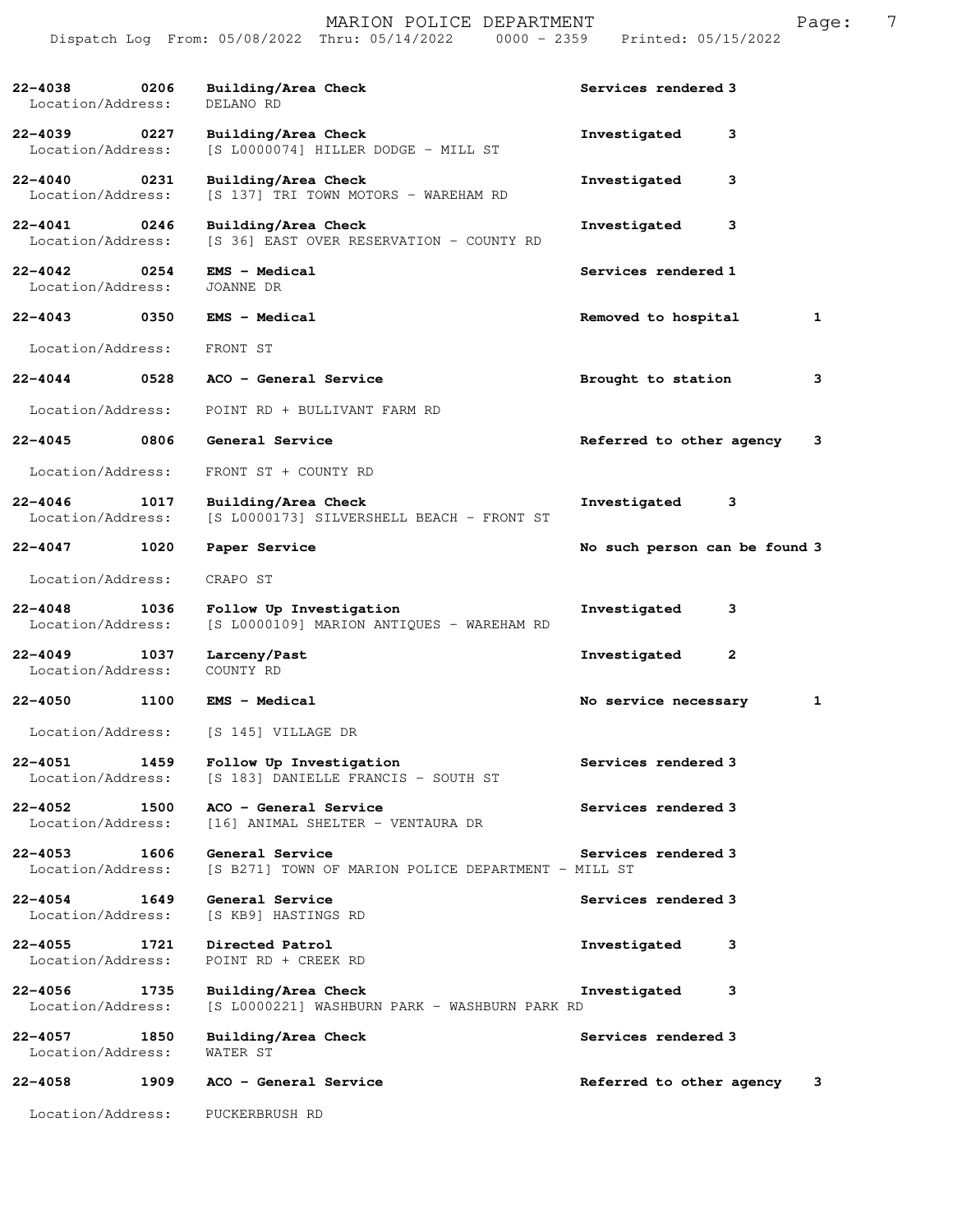|                                   |                   | MARION POLICE DEPARTMENT<br>Dispatch Log From: 05/08/2022 Thru: 05/14/2022 0000 - 2359 Printed: 05/15/2022 |                            |   | Page:        | 8 |
|-----------------------------------|-------------------|------------------------------------------------------------------------------------------------------------|----------------------------|---|--------------|---|
| 22-4059                           | 1928              | ACO - General Service                                                                                      | No service necessary       |   | з            |   |
| Location/Address:                 |                   | DELANO RD                                                                                                  |                            |   |              |   |
| 22-4060                           | 1941<br>Location: | Waterways Disabled Vessel<br>INNER HARBOR                                                                  | <b>Services rendered 3</b> |   |              |   |
| $22 - 4061$                       | 2211              | Officer Wanted                                                                                             | Removed to hospital        |   | $\mathbf{2}$ |   |
| Location/Address:                 |                   | [S L0000040] CUMBERLAND FARMS (SOUTH) - WAREHAM RD                                                         |                            |   |              |   |
| 22–4062 2229                      |                   | <b>EMS - Medical</b>                                                                                       | Referred to other agency   |   | 1            |   |
| Location/Address:                 |                   | WIANNO RD                                                                                                  |                            |   |              |   |
|                                   |                   | 22-4063 2256 Suspicious Person<br>Location/Address: WEAR THE ACCESS ROAD - FRONT ST                        | Investigated               | 2 |              |   |
|                                   |                   | For Date: $05/13/2022 -$ Friday                                                                            |                            |   |              |   |
| $22 - 4064$                       |                   | 0017 ACO - General Service                                                                                 | Brought to station         |   | 3            |   |
| Location/Address:                 |                   | POINT RD + SHERMAN'S WAY                                                                                   |                            |   |              |   |
| $22 - 4065$<br>Location/Address:  | 0247              | Building/Area Check<br>[S 80] CUMBERLAND FARMS (NORTH) - WAREHAM RD                                        | Investigated               | 3 |              |   |
| 22-4066 0252<br>Location/Address: |                   | Building/Area Check<br>[S 137] TRI TOWN MOTORS - WAREHAM RD                                                | Investigated               | 3 |              |   |
| $22 - 4067$<br>Location/Address:  | 0341              | Building/Area Check<br>[S L0000172] BREW-FISH - SPRING ST                                                  | Investigated               | 3 |              |   |
| 22-4068 0347<br>Location/Address: |                   | Building/Area Check<br>[S L0000151] OLD LANDING WHARF - FRONT ST                                           | Investigated               | 3 |              |   |
| $22 - 4069$<br>Location/Address:  | 0434              | Building/Area Check<br>[S L0000074] HILLER DODGE - MILL ST                                                 | Investigated               | 3 |              |   |
| 22-4070<br>Location/Address:      | 0721              | $9-1-1$ Call - Abandoned<br>[S B292] SIPPICAN LONG TERM HEALTH CARE - MILL ST                              | Unfounded                  | 2 |              |   |
| $22 - 4071$<br>Location/Address:  | 0751              | Disturbance<br>[S B293] MARCONI VILLAGE - MILL ST                                                          | Peace restored             | 1 |              |   |
| $22 - 4072$                       | 0909              | $EMS - Medical$                                                                                            | Removed to hospital        |   | 1            |   |
| Location/Address:                 |                   | DELANO RD                                                                                                  |                            |   |              |   |
| $22 - 4073$                       | 0914              | ACO - General Service                                                                                      | Referred to other agency   |   | 3            |   |
| Location/Address:                 |                   | [S B271] TOWN OF MARION POLICE DEPARTMENT - MILL ST                                                        |                            |   |              |   |
| 22-4074                           | 0940              | ACO - Animal Bite                                                                                          | Referred to other agency   |   | 3            |   |
| Location/Address:                 |                   | ABELS WAY                                                                                                  |                            |   |              |   |
| 22-4075                           | 1008<br>Location: | Waterways Asst Other Agency<br>[S L0000019] BIRD ISLAND                                                    | Services rendered 3        |   |              |   |
| 22-4076                           | 1011              | Health/Welfare                                                                                             | No service necessary       |   | 3            |   |
| Location/Address:                 |                   | DELANO RD                                                                                                  |                            |   |              |   |
| 22-4077<br>Location/Address:      | 1022              | $9-1-1$ Call - Abandoned<br>[S L0000088] KITTANSETT CLUB - POINT RD                                        | Investigated               | 2 |              |   |
| $22 - 4078$<br>Location/Address:  | 1025              | Building/Area Check<br>[S L0000040] CUMBERLAND FARMS (SOUTH) - WAREHAM RD                                  | Investigated               | 3 |              |   |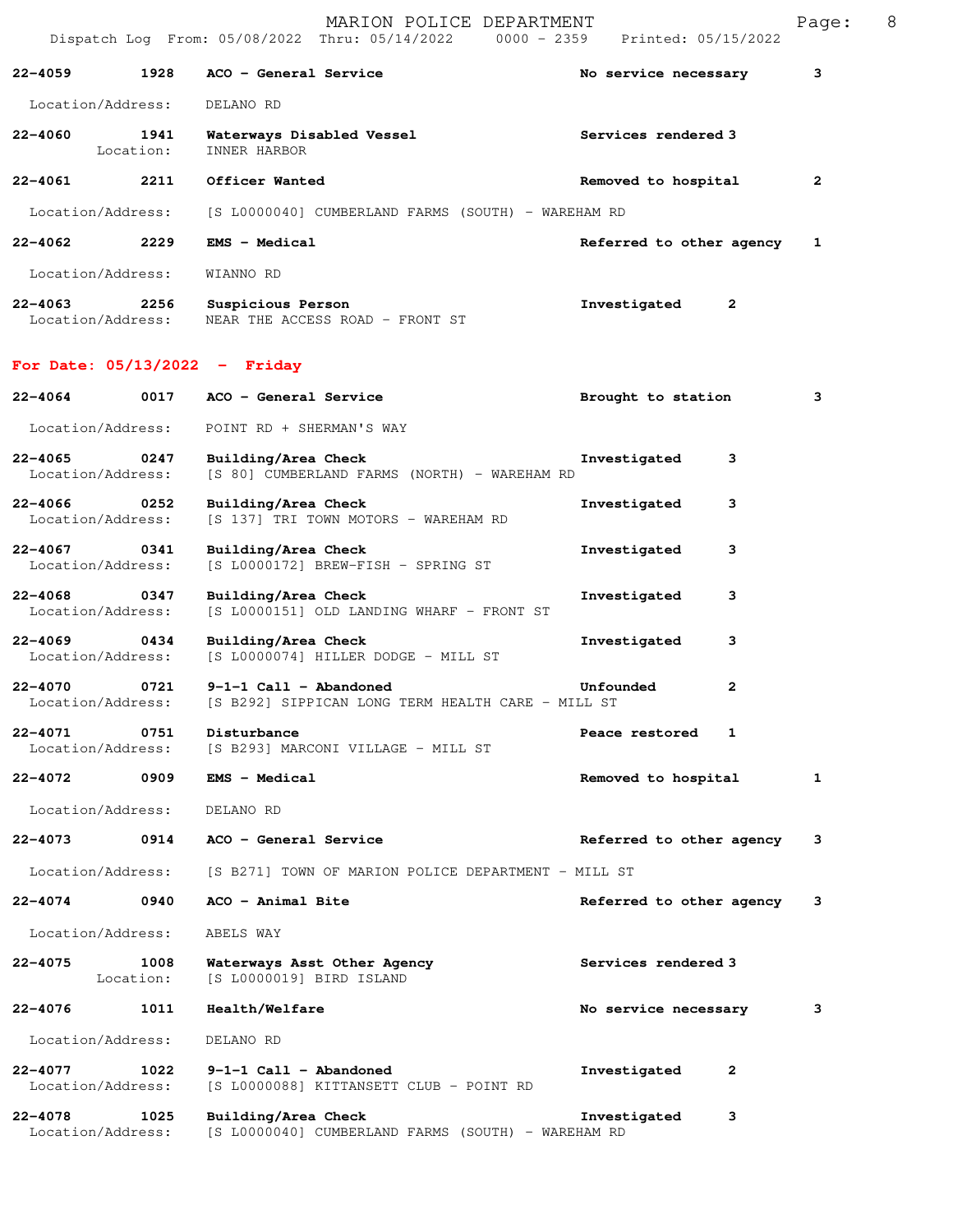Dispatch Log From: 05/08/2022 Thru: 05/14/2022 0000 - 2359 Printed: 05/15/2022 **22-4079 1027 EMS - Medical Removed to hospital 1** Location/Address: [S KB9] HASTINGS RD **22-4080 1055 EMS - Medical Removed to hospital 1** Location/Address: [S B293] MARCONI VILLAGE - MILL ST **22-4081 1100 Building/Area Check Investigated 3**  Location/Address: [S L0000221] WASHBURN PARK - WASHBURN PARK RD **22-4082 1103 ACO - General Service 1103 ACO - General Service** 1103 **Investigated** 3 Location/Address: **22-4083 1111 Motor Vehicle Stop Written warning issued 2** Location/Address: WAREHAM LINE - WAREHAM RD **22-4084 1113 EMS - Medical Removed to hospital 1** Location/Address: PLEASANT ST **22-4085 1220 Follow Up Investigation Investigated 3**  Location/Address: [S B271] TOWN OF MARION POLICE DEPARTMENT - MILL ST **22-4086 1429 EMS - Medical Removed to hospital 1** Location/Address: [S B292] SIPPICAN LONG TERM HEALTH CARE - MILL ST **22-4087 1445 9-1-1 Call - Abandoned Investigated 2**  Location/Address: POINT RD **22-4088 1511 Building/Area Check Investigated 3**  Location/Address: [S L0000155] PLANTING ISLAND CAUSEWAY - PLANTING ISLAND RD **22-4089 1512 Building/Area Check Services rendered 3 Iocation/Address:** ROUTE 195 EAST Location/Address: **22-4090 1539 Motor Vehicle Stop Arrest 2**  Location/Address: [S L0000172] BREW-FISH - SPRING ST **22-4091 1610 Transport Brought to station 3** Location/Address: [S L0000172] BREW-FISH - SPRING ST **22-4092 1645 ACO - Animal Complaint Services rendered 3** <br>Location/Address: [S B512] LITTLE NECK VILLAGE - WAREHAM RD [S B512] LITTLE NECK VILLAGE - WAREHAM RD **22-4093 1754 EMS - Medical Removed to hospital 1** Location/Address: [S B292] SIPPICAN LONG TERM HEALTH CARE - MILL ST 22-4094 1757 EMS - Medical **120 Removed to hospital** 1 Location/Address: OLDE KNOLL RD **22-4095 1822 D.M.V. Services rendered 3**  [S 45] LAW OFFICES OF TITUS AND SCHLOSSBERG - WAREHAM RD **22-4096 2105 Assist/Other Police Department Referred to other agency 2** Location/Address: [S3] MARION RD **22-4097 2209 Building/Area Check Services rendered 3**  Location/Address: [S L0000218] TOWN OF MARION COMMUNITY CENTER - MILL ST **22-4098 2214 Suspicious Motor Vehicle Investigated 2**  Location/Address: [S 80] CUMBERLAND FARMS (NORTH) - WAREHAM RD

MARION POLICE DEPARTMENT Page: 9